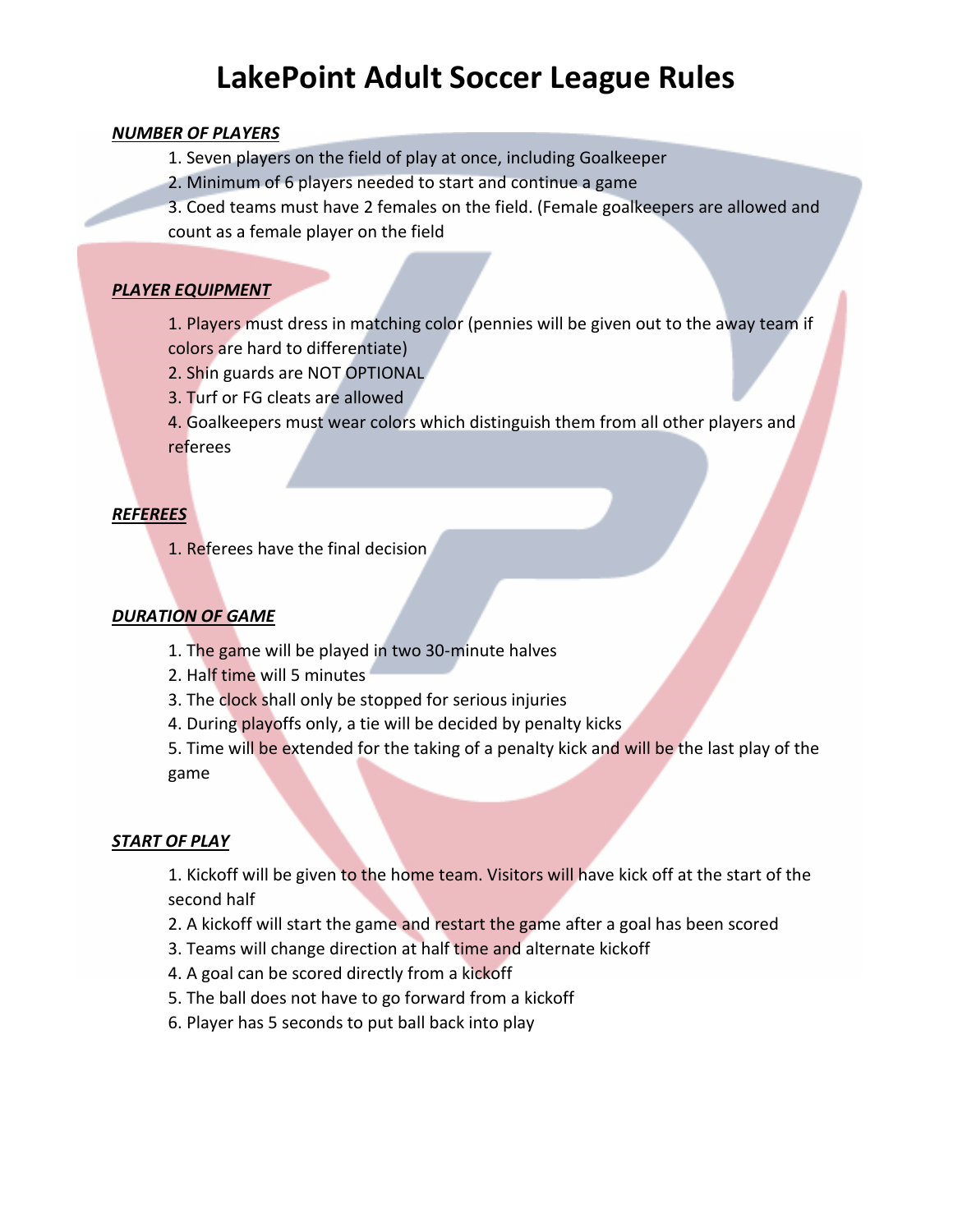# **LakePoint Adult Soccer League Rules**

#### *SUBSTITUTIONS*

1. Free unlimited substitutions during play

2. Substituting players must enter/ exit within 3 yards of the midfield line by "tagging" in and out

### *FOULS*

1. FIFA soccer rules apply to all infractions, including but not limited to: kicking, pushing, tripping, hand balls, etc.…

2. No Sliding – Sliding will be defined as anything other than the feet touching the ground unless there are no other players around

3. Goalkeepers may slide inside the penalty box

4. If a player receives a yellow card, they will have to sit out for 2 minutes or until the opposing team scores. During this penalty time the team of the carded player will play down a man while the opposing team has a "power play" advantage

a. Receiving 2 yellows in 1 match will result in a red card. In this case the player is kicked out of the game and cannot return for the remainder of the game. The player also may not play the next game.

5. A straight red card will result in the player being escorted off the premises and to the parking lot. The player will receive a 1 game suspension and will have yellow for next game.

# *FREE KICKS*

- 1. The following apply to all restarts:
	- a. All free kicks are indirect
	- b. Ball is in play when it moves from foot contact from the initial player
	- c. Opposing players shall be 8 yards (24 feet) from the ball
	- d. Player taking a kick cannot play it again until someone else touches the ball
	- e. If an opponent refuses to move back 5 yards (15 ft) on referee's request, he may be given a yellow card for unsportsmanlike behavior
	- f. If a player taking the kick delays for longer than five (7) seconds after having been signaled to do so by the referee, the opposing team will be awarded the kick